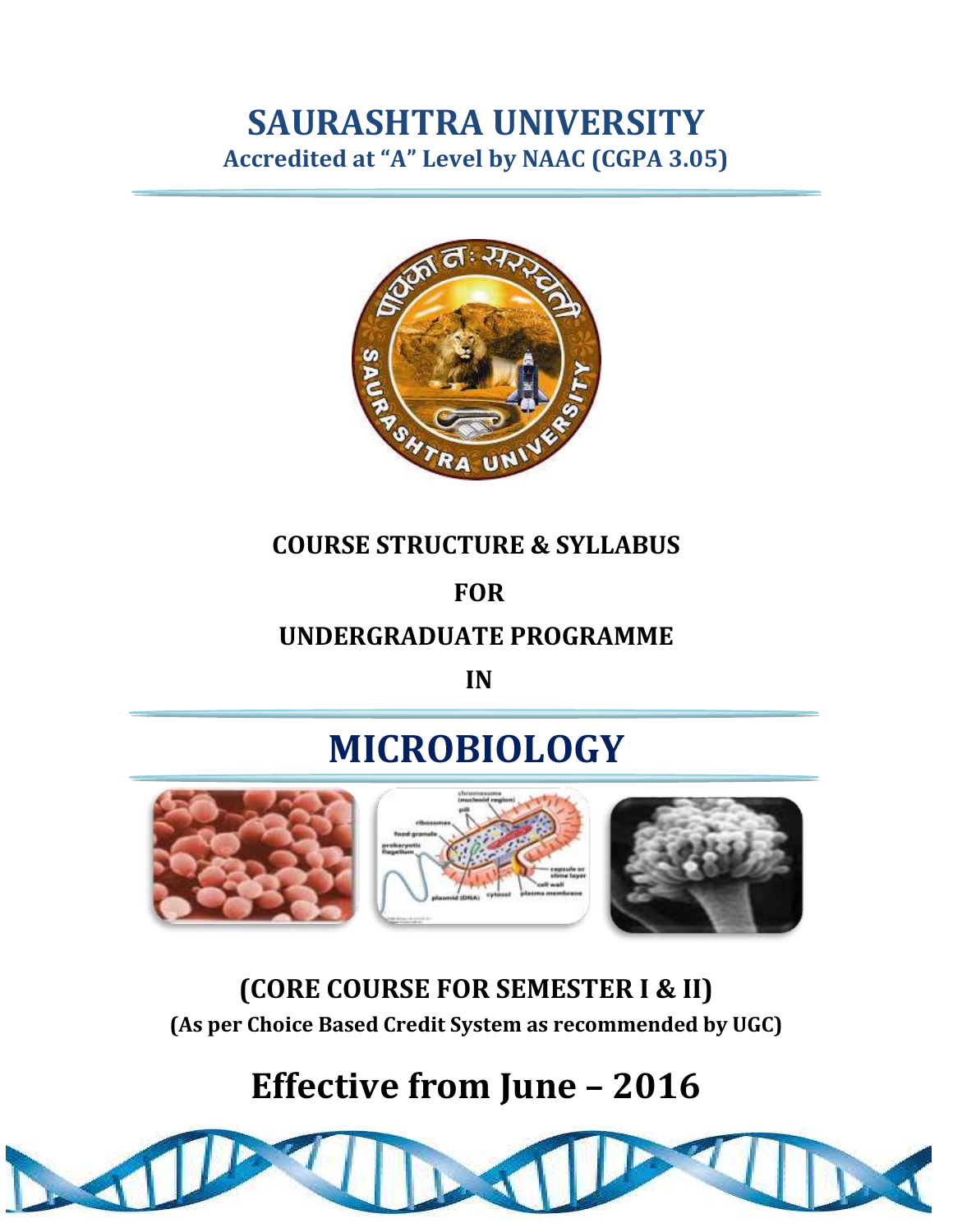### **PREFACE**

Updating and revision of the Curriculum at regular interval of time is a prime criterion of IQAC – NAAC and prime need for the college educational systems affiliated to Universities. University Grants Commission has advocated the implementation of Choice Based Credit System in undergraduate and post graduate levels for better teaching learning process and evaluation of the candidate.

Microbiology is a foundation subject for Biotechnology, Genetic engineering, Molecular biology, Biochemistry, Bioinformatics and Medical Microbiology and hence holds the central position in the curriculum of these subjects. Looking to the rapid inventions and technological developments in the field of Microbiology as well as keeping in view the recommendations of UGC and Saurashtra University, this syllabus has been formulated by the combined and coordinated efforts of all the faculty members of all the Microbiology Departments of Colleges affiliated to Saurashtra University.

Composition of Curriculum for a particular subject requires following criteria to be considered:

- 1. Guidelines and Model curriculum given by the UGC and the University
- 2. Regional needs and Present National and International trends in the subject
- 3. Geographical parameters of the University and its demographic property
- 4. Relationship with other related subjects
- 5. Financial and statuary provisions of the State government
- 6. Resources of Educational needs.

The content of a syllabus should be such that it maintains continuity with the course content of higher secondary class and post graduate course. The present curriculum is made keeping this in mind and is an effort to impart fundamental knowledge of the subject needed at this level. The curriculum is designed as per the guidelines for Choice Based Credit System and reflects the total credit, teaching hours and question paper style of the paper. The units of the syllabus are well defined and the scope of each is given in detail. A list of reference books is provided at the end of each course. Microbiology being an experimental science, sufficient emphasis is given in the syllabus for training in laboratory skills and instrumentation. Following objectives have been considered while formulation of the curriculum:

- 1. To provide an updated, feasible and modern syllabus to the students and thereby to build up their valuable college educational and job-oriented carrier.
- 2. To frame syllabus in accordance with the semester system and CBCS system.
- 3. Establishment of 10 Paper statuses up to Graduate level in the Saurashtra University

The authorities of Saurashtra University and the Dean of Science Faculty provided valuable guidelines and facilities for the same for which, the Board of Studies for Microbiology expresses its heartfelt gratitude. The Board wishes all the students pursuing Microbiology a very bright future.

(Dr. Mehul P. Dave) Chairman, Board of Studies, Microbiology Saurashtra University, Rajkot (Gujarat) Date : 15<sup>h</sup> March 2016

**SAURASHTRA UNIVERSITY MICROBIOLOGY SEMESTER I & II SYLLABUS Page | 1**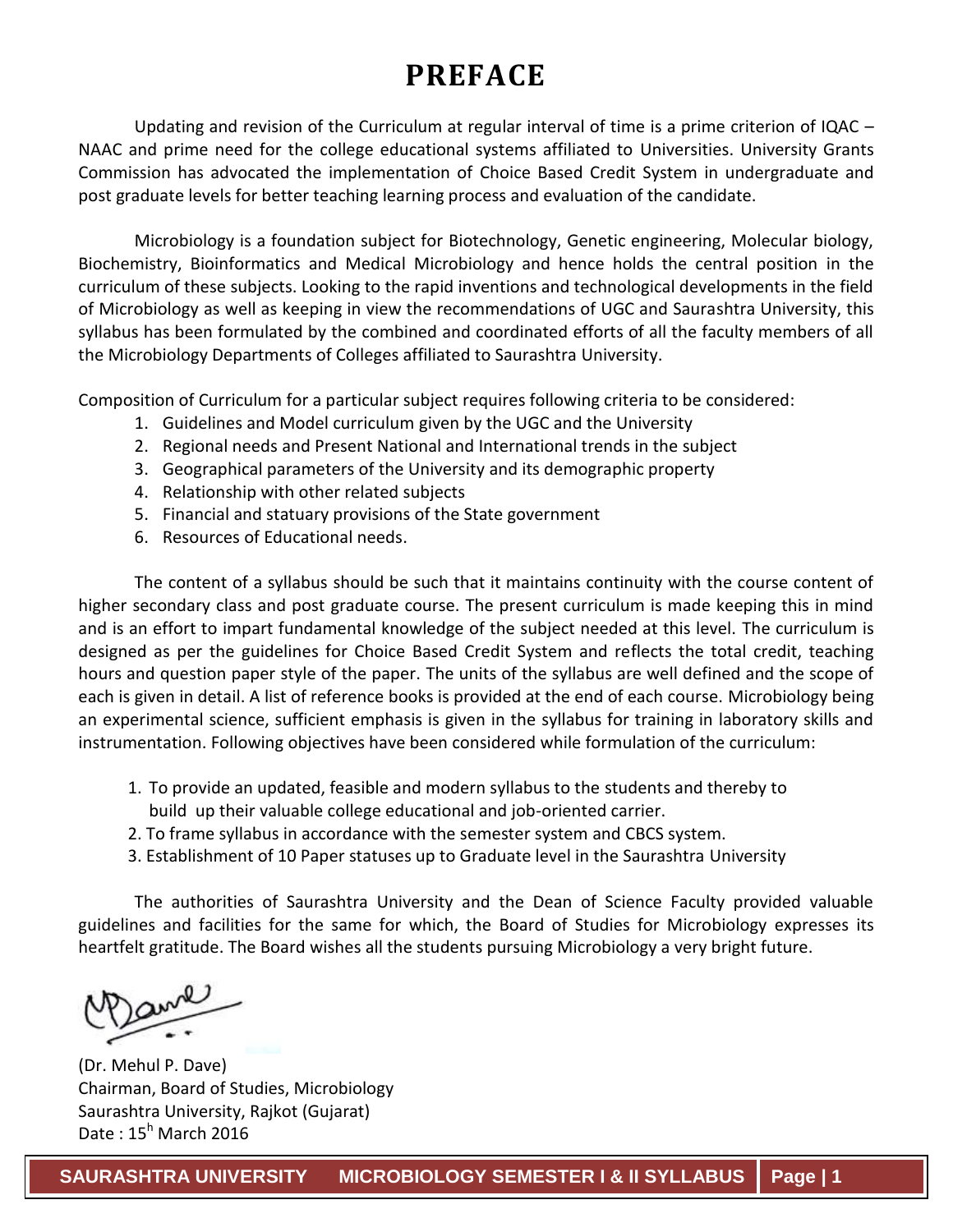### **TABLE OF CONTENTS**

| <b>CONTENTS</b>                                                                                                                 | <b>PAGE</b> |
|---------------------------------------------------------------------------------------------------------------------------------|-------------|
| COURSE STRUCTURE FOR UG PROGRAM AND CREDIT<br><b>SYSTEM</b>                                                                     | 03          |
| <b>SYLLABUS FORMAT OF SEMESTER 1 AND 2</b>                                                                                      | 04          |
| INSTRUCTIONS FOR<br>PRACTICAL<br>THEORY AND<br>EXAMINATION                                                                      | 05          |
| SKELETON OF THEORY EXAMINATION                                                                                                  | 06          |
| SKELETON OF PRACTICAL EXAMINATION                                                                                               | 07          |
| <b>INTERNAL EVALUATION SYSTEM</b>                                                                                               | 08          |
| LIST OF INSTRUMENTS FOR SEMESTER 1 AND SEMESTER 2                                                                               | 09          |
| SYLLABUS OF MB 101 BASIC ASPECTS OF MICROBIOLOGY<br>(THEORY) WITH LIST OF REFERENCE BOOKS                                       | 10          |
| SYLLABUS OF MB 101 BASIC ASPECTS OF MICROBIOLOGY<br>(PRACTICAL) WITH LIST OF REFERENCE BOOKS                                    | 13          |
| SYLLABUS OF MB 201 MICROBIAL CHEMISTRY AND<br>MICROBIAL CONTROL (THEORY) WITH LIST OF REFERENCE<br><b>BOOKS</b>                 | 14          |
| SYLLABUS OF MB 201 MICROBIAL CHEMISTRY AND<br>MICROBIAL CONTROL (PRACTICAL) WITH<br>LIST<br><b>OF</b><br><b>REFERENCE BOOKS</b> | 17          |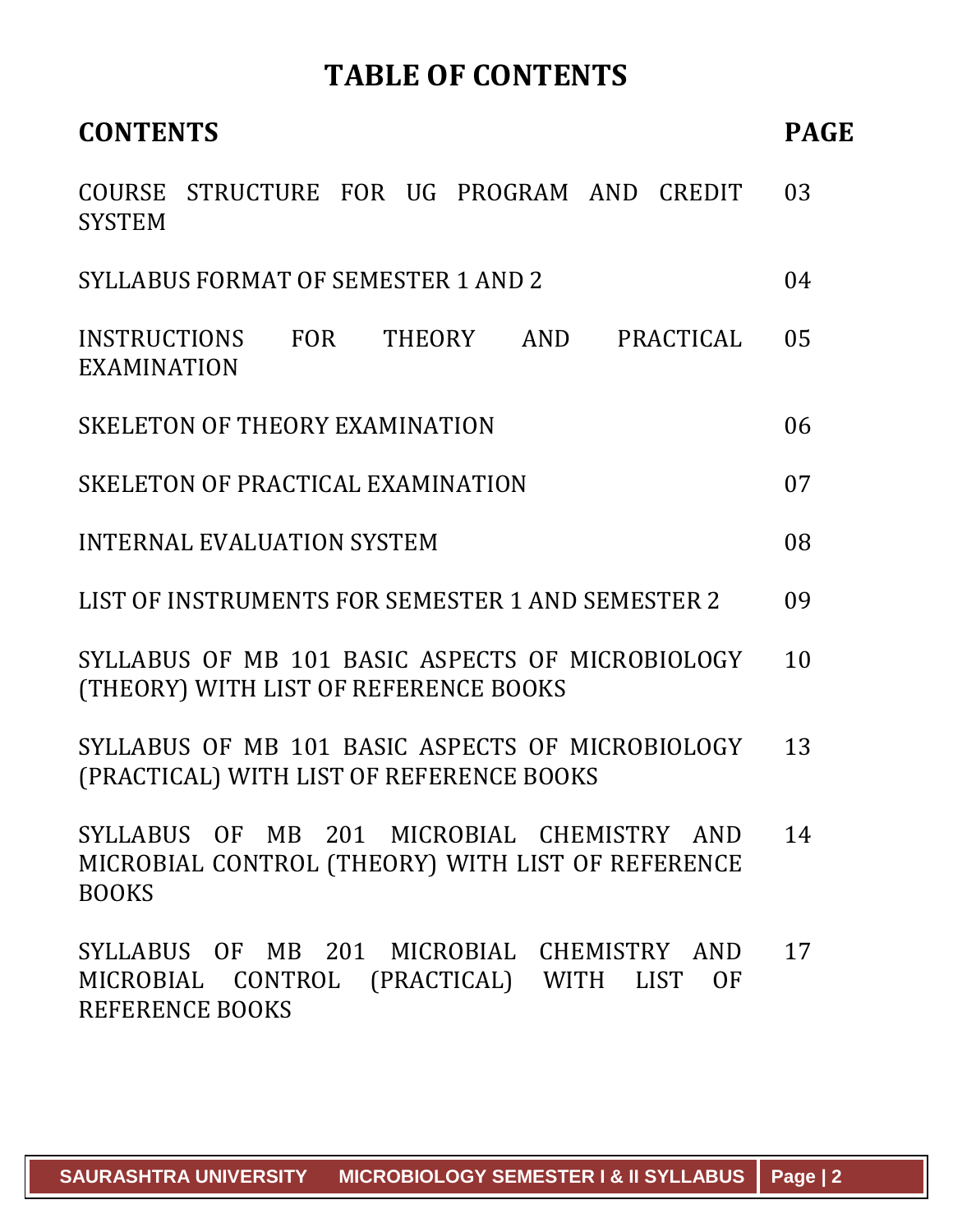#### **COURSE STRUCTURE FOR UG PROGRAM AND CREDIT SYSTEM SKELETON OF COMPLETE COURSE CONTENT OF**

**UNDER GRADUATE MICROBIOLOGY (SEMESTER I TO VI)**

| <b>SEMESTER</b> | PAPER NO. &     | <b>TITLE OF THE PAPER</b>                        | <b>CREDIT</b>  |
|-----------------|-----------------|--------------------------------------------------|----------------|
|                 | <b>CODE</b>     |                                                  |                |
|                 | MB-101 (Theory) | <b>Basic Aspects of Microbiology</b>             | $\overline{4}$ |
| $\mathbf I$     | MB-101          | -do-                                             | $\overline{3}$ |
|                 | (Practical)     |                                                  |                |
|                 | MB-201 (Theory) | <b>Microbial Chemistry and Microbial Control</b> | $\overline{4}$ |
| $\mathbf{II}$   | MB-201          | $-do-$                                           | $\overline{3}$ |
|                 | (Practical)     |                                                  |                |
|                 | MB-301 (Theory) | <b>Microbial Systematics and Environmental</b>   | $\overline{4}$ |
| III             |                 | Microbiology                                     |                |
|                 | MB-301          | $-do-$                                           | 3              |
|                 | (Practical)     |                                                  |                |
|                 | MB-401 (Theory) | <b>Applied Microbiology</b>                      | $\overline{4}$ |
| IV              | MB-401          | $-do-$                                           | 3              |
|                 | (Practical)     |                                                  |                |
|                 | MB-501 (Theory) | <b>Immunology and Medical Microbiology</b>       | $\frac{4}{3}$  |
|                 | MB-501          | -do-                                             |                |
|                 | (Practical)     |                                                  |                |
| $\mathbf{V}$    | MB-502 (Theory) | Prokaryotic Metabolism                           | $\overline{4}$ |
|                 | MB-502          | -do-                                             | $\overline{3}$ |
|                 | (Practical)     |                                                  |                |
|                 | MB-503 (Theory) | <b>Molecular Biology and Genetic Engineering</b> | $\overline{4}$ |
|                 | MB-503          | -do-                                             | $\overline{3}$ |
|                 | (Practical)     |                                                  |                |
|                 | MB-601 (Theory) | <b>Bioprocess Technology</b>                     | $\overline{4}$ |
|                 | MB-601          | -do-                                             | $\overline{3}$ |
|                 | (Practical)     |                                                  |                |
|                 | MB-602 (Theory) | <b>Analytical Techniques and Bioinformatics</b>  | $\frac{4}{3}$  |
| <b>VI</b>       | MB-602          | $-do-$                                           |                |
|                 | (Practical)     |                                                  |                |
|                 | MB-603 (Theory) | <b>Clinical and Diagnostic Microbiology</b>      | $\overline{4}$ |
|                 | MB-603          | -do-                                             | 3              |
|                 | (Practical)     |                                                  |                |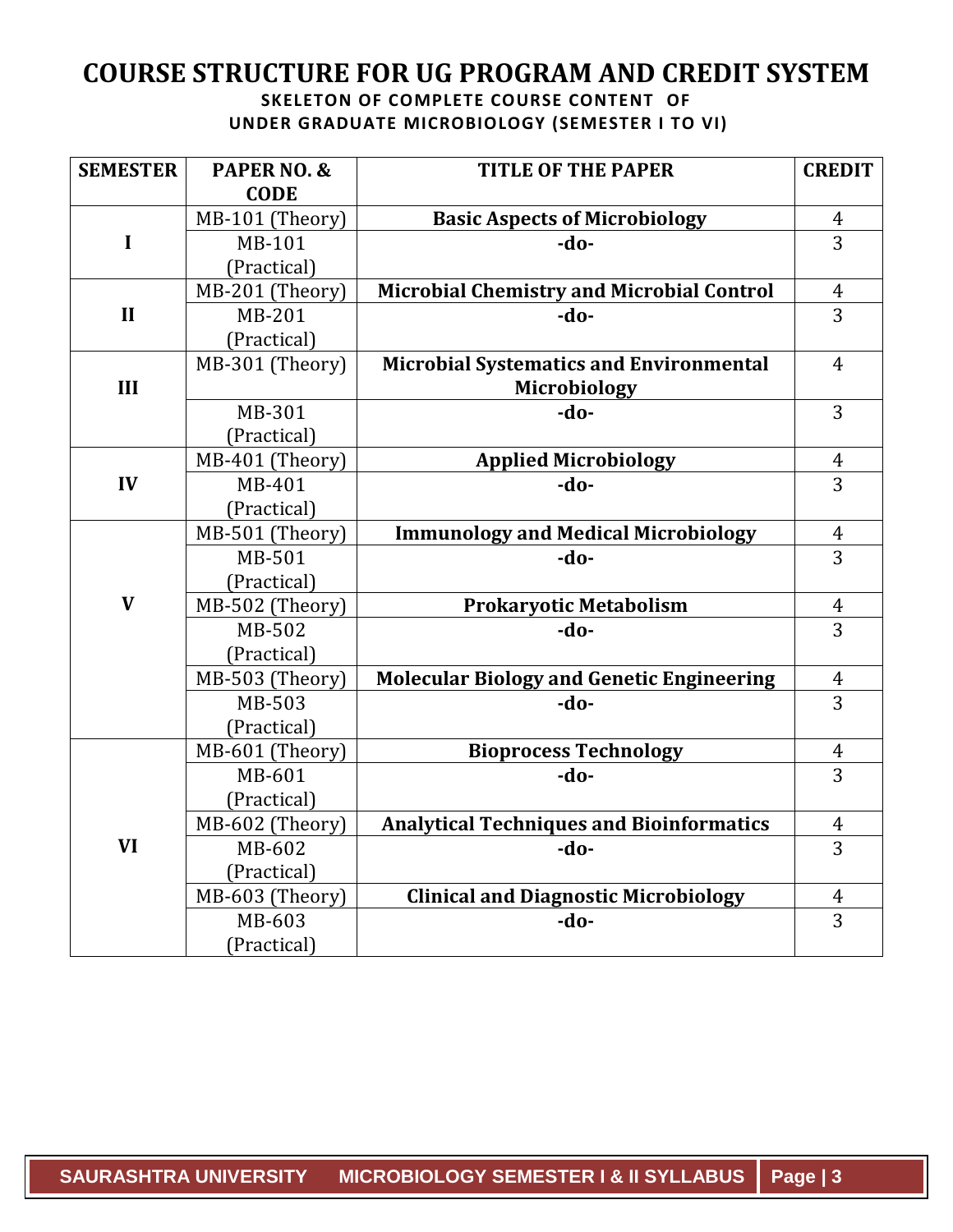### **SYLLABUS FORMAT OF SEMESTER 1 AND SEMESTER 2**

|                                         |                                                                    |                |                                                                                                                                                     |     | <b>Lectures</b> | <b>Marks</b>    |     |                 |
|-----------------------------------------|--------------------------------------------------------------------|----------------|-----------------------------------------------------------------------------------------------------------------------------------------------------|-----|-----------------|-----------------|-----|-----------------|
| <b>Stream</b>                           | <b>Paper</b>                                                       | <b>Unit</b>    | <b>Title of Unit</b><br><b>Credit</b>                                                                                                               |     |                 | <b>External</b> |     | <b>Internal</b> |
|                                         | MB-101-BASIC<br><b>ASPECTS OF</b><br>MICROBIOLOGY<br><b>THEORY</b> | $\mathbf{1}$   | <b>SCOPE AND HISTORY OF</b><br><b>MICROBIOLOGY</b>                                                                                                  | 0.8 | 12              |                 | 14  |                 |
|                                         |                                                                    | $\overline{2}$ | MICROSCOPY AND STAINING                                                                                                                             | 0.8 | 12              |                 | 14  |                 |
|                                         |                                                                    | 3              | <b>MORPHOLOGY OF BACTERIA</b>                                                                                                                       | 0.8 | 12              | 70              | 14  | 30              |
| B.Sc.<br>Sem-1                          | CREDIT (04)                                                        | $\overline{4}$ | <b>CULTIVATION OF BACTERIA</b>                                                                                                                      | 0.8 | 12              |                 | 14  |                 |
| (UG)<br>Paper-                          |                                                                    | 5              | <b>REPRODUCTION AND GROWTH OF</b><br><b>BACTERIA</b>                                                                                                | 0.8 | 12              |                 | 14  |                 |
| 101                                     |                                                                    |                | <b>Total</b>                                                                                                                                        | 04  | 60              |                 | 100 |                 |
|                                         | <b>MB101</b><br><b>PRACTICAL</b><br>CREDIT (03)                    |                | <b>INSTRUMENTATION, STAINING,</b><br><b>ISOLATION, ENUMERATION AND</b><br><b>GROWTH CURVE OF BACTERIA</b>                                           | 03  | 30              | 15<br>35        |     |                 |
|                                         |                                                                    |                | <b>Total</b>                                                                                                                                        | 03  | 30              |                 | 50  |                 |
|                                         |                                                                    | $\mathbf{1}$   | <b>REVIEW OF BASIC CHEMISTRY</b>                                                                                                                    | 0.8 | 12              |                 | 14  |                 |
|                                         | MB-201<br>MICROBIAL                                                | 2              | <b>INTRODUCTION TO BIOMOLECULES</b>                                                                                                                 | 0.8 | 12              |                 | 14  |                 |
|                                         | <b>CHEMISTRY</b><br><b>AND</b><br>MICROBIAL                        | 3              | <b>ENZYMES</b>                                                                                                                                      | 0.8 | 12              | 70              | 14  | 30              |
| B.Sc.<br>Sem-1<br>(UG)<br>Paper-<br>201 | CONTROL<br><b>THEORY</b>                                           | $\overline{4}$ | <b>CONTROL OF MICROORGANISMS BY</b><br>PHYSICAL AND CHEMICAL AGENTS                                                                                 | 0.8 | 12              |                 | 14  |                 |
|                                         | CREDIT (04)                                                        | 5              | <b>ANTIBIOTICS AND THEIR MODE OF</b><br><b>ACTION</b>                                                                                               | 0.8 | 12              |                 | 14  |                 |
|                                         | <b>Total</b>                                                       |                | 04                                                                                                                                                  | 60  | 100             |                 |     |                 |
|                                         | <b>MB201</b><br><b>PRACTICAL</b><br>CREDIT (03)                    |                | <b>QUALITATIVE AND QUANTITATIVE</b><br><b>ANALYSIS OF BIOMOLECULES,</b><br><b>ENZYME ASSAY, ANTIMICROBIAL</b><br><b>ACTIVITY, TOTAL YEAST COUNT</b> | 03  | 30              | 35              |     | 15              |
|                                         |                                                                    |                | <b>Total</b>                                                                                                                                        | 03  | 30              |                 | 50  |                 |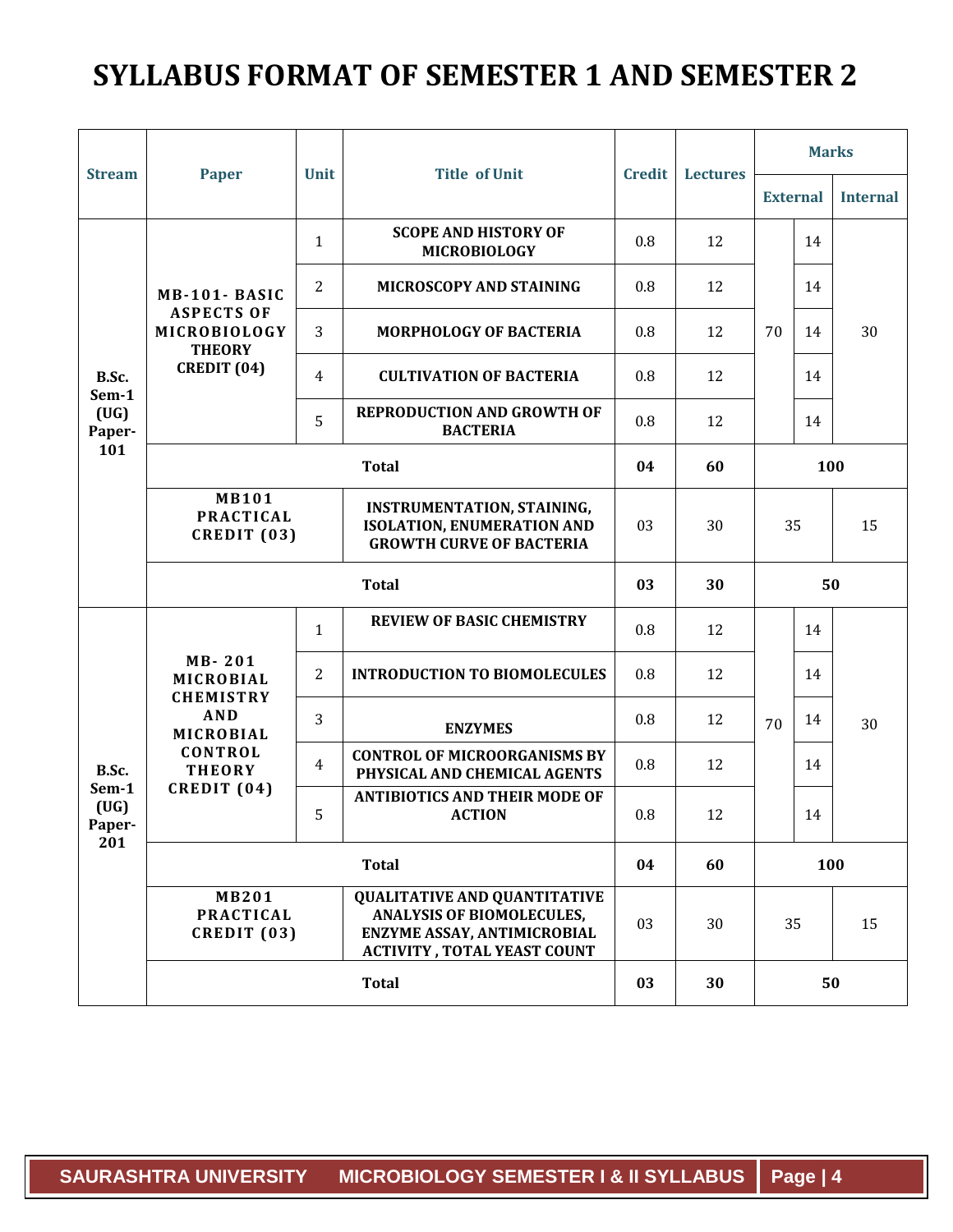### **GENERAL INSTRUCTIONS**

- **1)** The Medium of Instruction will be English for Theory and practical course
- **2)** There will be 6 Lectures / Week / Theory Paper / Semester.
- **3)** Each Lecture (Period) will be of 55 Mins. (1 Period = 55 Mins).
- **4)** There will be 2 Practical / Week / Paper / Batch. Each Practical will be of 3 Periods (1 Period 55 Mins.).
- **5)** Each Semester Theory Paper will be of FIVE Units. There will be 60 Hrs. of Theory teaching / Paper / Semester.
- **6)** Each Theory Paper / Semester will be of 100 Marks. There will be 30 marks for internal evaluation and 70 marks for external evaluation. Each Practical Paper / Semester will be of 50 Marks. So, Total Marks of Theory and Practical for each Paper will be 150. (100+50 = 150)

#### Instructions to the Candidates for Practical Examination:

- **1)** The practical examination will be conducted for TWO (2) days.
- **2)** The Time duration of practical examination will be of FOUR (4) hrs on both the days.
- **3)** All the students have to remain present at the examination centre 15 minutes before the scheduled time for examination.
- **4)** Students have to carry with them Certified journal, I-card or examination receipt, Slide box, Apron and all other necessary requirements for examination.
- **5)** Candidate should not leave the laboratory without the permission of examiner.
- **6)** Use of calculator is allowed but the use of Mobile phones is strictly prohibited.
- **7)** The candidate has to leave the laboratory only after the submission of all the answer sheets of the exercises performed.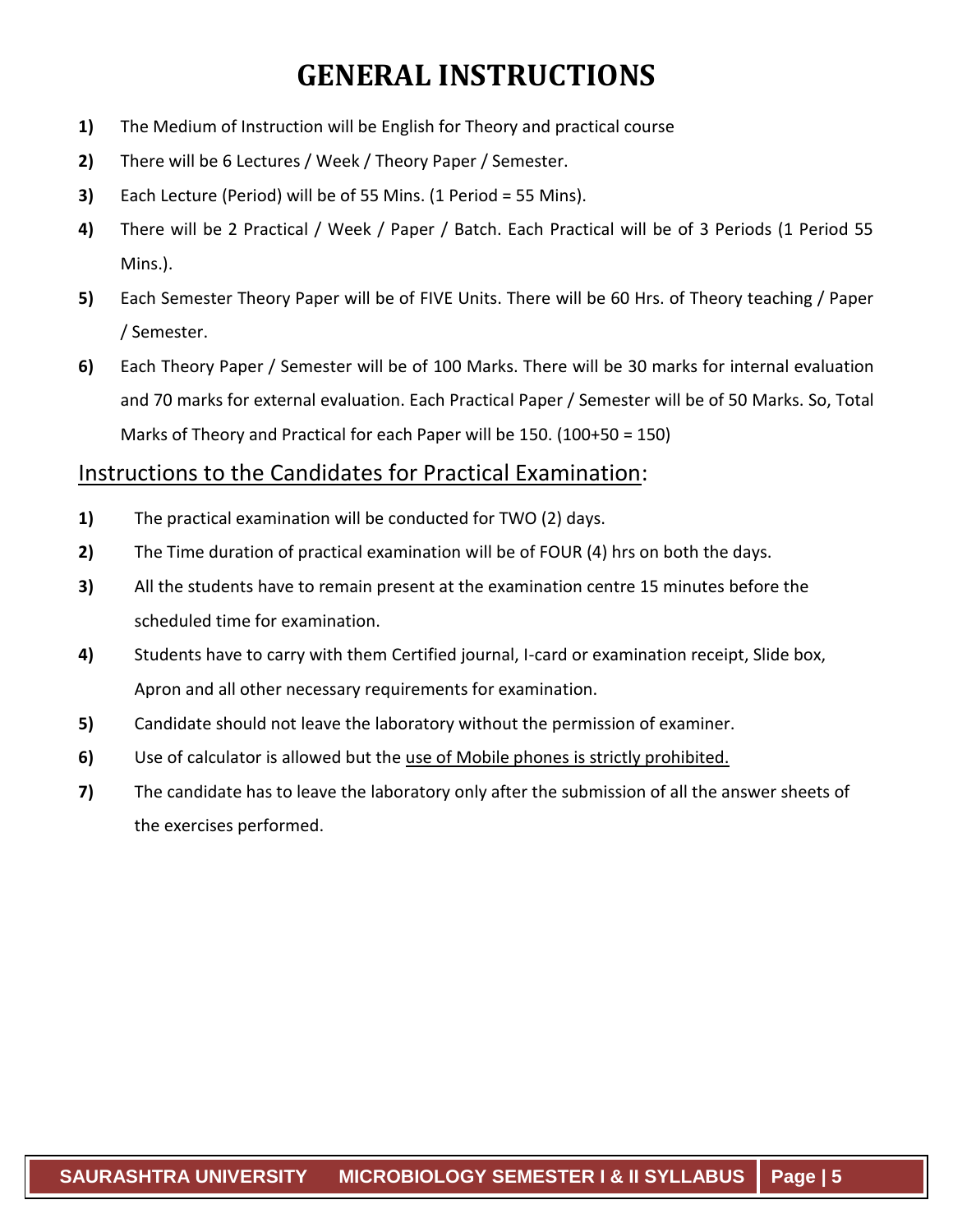## **SKELETON OF THEORY EXAMINATION (EXTERNAL)**

|                      | <b>QUESTION 1 - UNIT 1</b>             |                |
|----------------------|----------------------------------------|----------------|
| Q1A                  | <b>Objective type questions</b>        | <b>4 Marks</b> |
| Q1B                  | Answer in brief (Any 1 out of 2)       | 2 Marks        |
| Q1C                  | Answer in detail (Any 1 out of 2)      | 3 Marks        |
| Q1D                  | Write a note on (Any 1 out of 2)       | <b>5 Marks</b> |
|                      | <b>QUESTION 2 - UNIT 2</b>             |                |
| Q <sub>2</sub> A     | Answer in brief (Any 1 out of 2)       | 4 Marks        |
| Q <sub>2</sub> B     | Answer in brief (Any 1 out of 2)       | 2 Marks        |
| Q <sub>2</sub> C     | Answer in detail (Any 1 out of 2)      | 3 Marks        |
| Q <sub>2</sub> D     | Write a note on (Any 1 out of 2)       | <b>5 Marks</b> |
|                      | <b>QUESTION 3- UNIT 3</b>              |                |
| Q3A                  | <b>Objective type questions</b>        | 4 Marks        |
| Q3B                  | Answer in brief (Any 1 out of 2)       | 2 Marks        |
| Q3C                  | Answer in detail (Any 1 out of 2)      | 3 Marks        |
| Q3D                  | Write a note on (Any 1 out of 2)       | 5 Marks        |
|                      | <b>QUESTION 4 - UNIT 4</b>             |                |
| $Q$ 4A               | <b>Objective type questions</b>        | <b>4 Marks</b> |
| $Q$ 4B               | Answer in brief(Any 1 out of 2)        | 2 Marks        |
| $Q$ 4 $C$            | Answer in detail (Any 1 out of 2)      | 3 Marks        |
| $Q$ <sub>4</sub> $D$ | Write a note on (Any 1 out of 2)       | <b>5 Marks</b> |
|                      | <b>QUESTION 5 - UNIT 5</b>             |                |
| Q <sub>5</sub> A     | <b>Objective type questions</b>        | 4 Marks        |
| Q5B                  | Answer in brief (Any 1 out of 2)       | 2 Marks        |
| Q5C                  | Answer in detail (Any 1 out of 2)      | <b>3 Marks</b> |
| Q5D                  | Write a note on (Any 1 out of 2)       | <b>5 Marks</b> |
|                      | TOTAL MARKS: 70 TOTAL TIME: 21/2 HOURS |                |
|                      |                                        |                |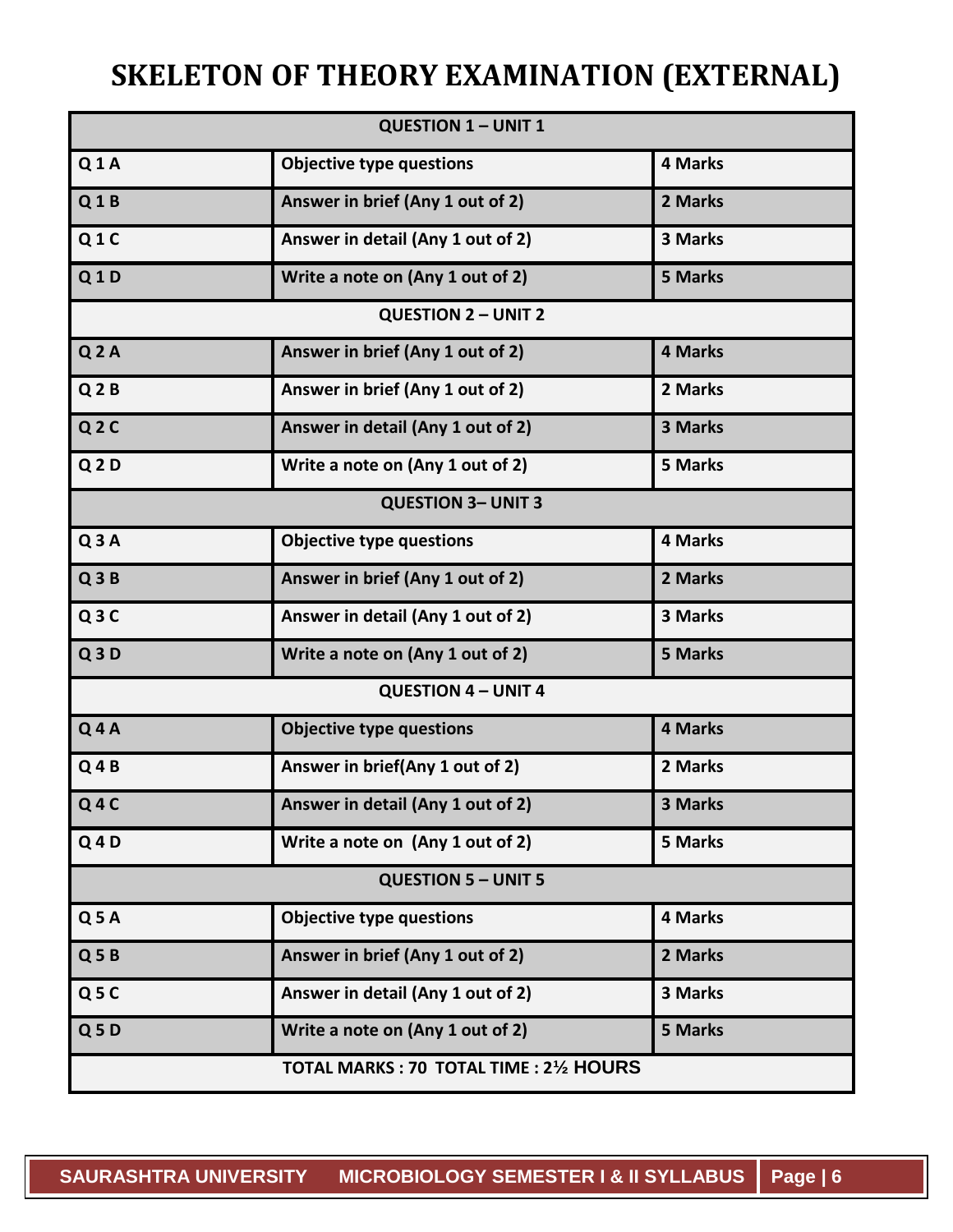### **SKELETON OF PRACTICAL EXAMINATION (EXTERNAL)**

### **SEMESTER – I and II : MB 101 and MB 201**

**SECTION- I: EXAMINER –I (EXTERNAL)**

| Ex. | <b>Detail of Exercise</b>                                   | <b>Marks</b> | Day to begin the         |
|-----|-------------------------------------------------------------|--------------|--------------------------|
| No. |                                                             |              | exercise                 |
| 1   | Perform any one from the given list of exercises as per the | 10           | $1^{\rm st}$<br>Day      |
|     | instruction of the examiner exercise                        |              |                          |
|     | Viva-voce                                                   | 04           | Day                      |
| 6   | <b>Certified Journal</b>                                    | 03           | 4 st<br>$\sim$ nd<br>Day |
|     | <b>Total Marks</b>                                          |              |                          |

#### **SECTION- II: EXAMINER –II (INTERNAL)**

| Ex.            | <b>Detail of Exercise</b>                                                                           | <b>Marks</b> | Day to begin the              |
|----------------|-----------------------------------------------------------------------------------------------------|--------------|-------------------------------|
| No.            |                                                                                                     |              | exercise                      |
| $\overline{2}$ | Perform any one from the given list of exercises as per the<br>instruction of the examiner exercise | 10           | $1st / 2nd$ Day               |
| 3              | <b>Spotting</b>                                                                                     | 04           | $1st / 2nd$ Day               |
|                | Viva-voce                                                                                           | 04           | $\mathbf{a}$ nd<br>1st<br>Dav |
|                | <b>Total Marks</b>                                                                                  |              | 18                            |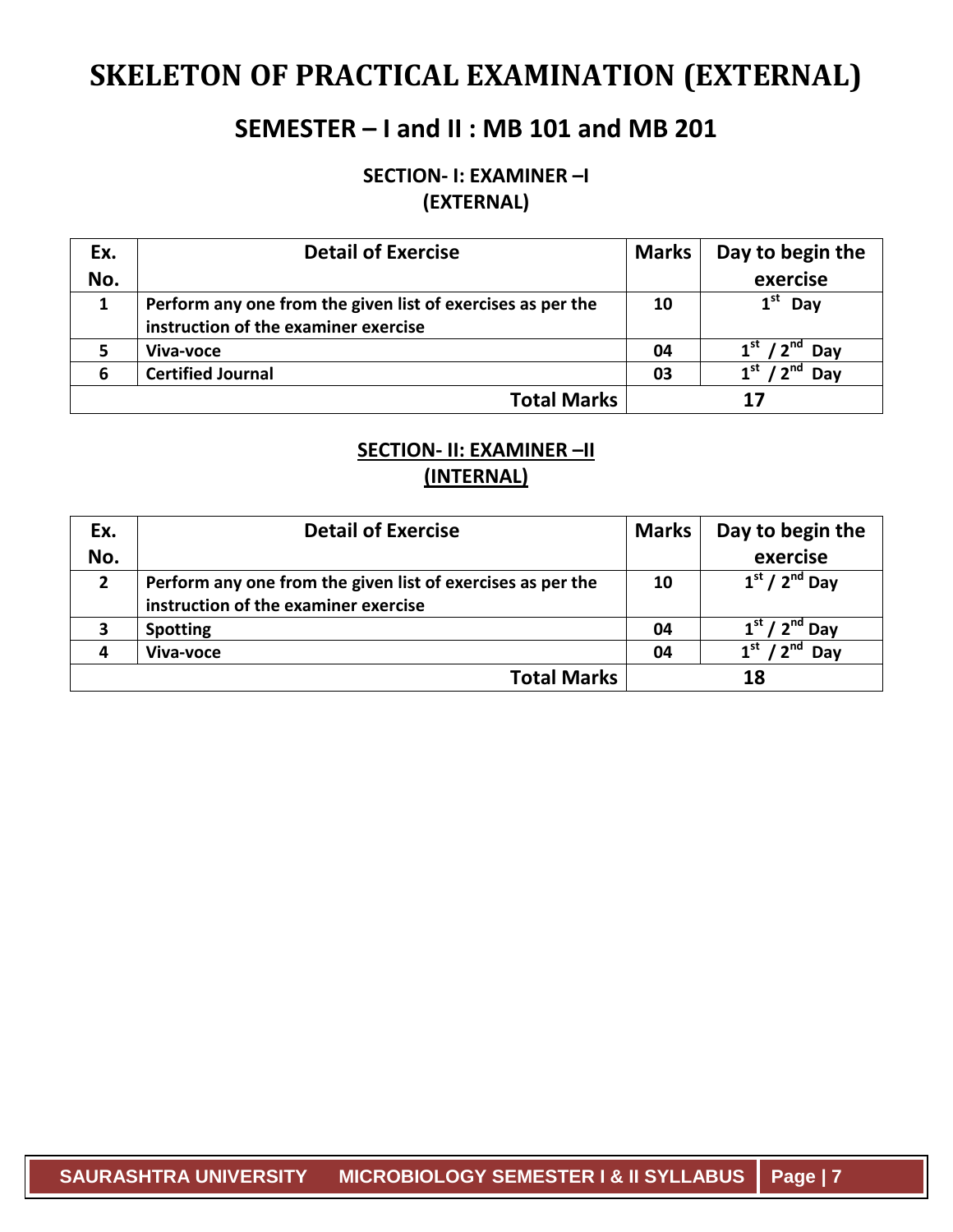## **INTERNAL EVALUATION FOR MB 101 AND MB 201 (THEORY)**

| No.              | <b>Pattern of Internal</b><br>Evaluation | <b>Marks</b> |  |
|------------------|------------------------------------------|--------------|--|
| 1                | Assignment                               | 10           |  |
|                  | <b>MCQ Test</b>                          | 10           |  |
|                  | Seminar/Presentation                     | 10           |  |
|                  | OR                                       |              |  |
| $\overline{2}$   | <b>MCQ Test</b>                          | 30           |  |
| OR               |                                          |              |  |
| 3                | Assignment                               | 10           |  |
|                  | <b>MCQ Test</b>                          | 20           |  |
| OR               |                                          |              |  |
| $\boldsymbol{4}$ | Seminar/Presentation                     | 10           |  |
|                  | <b>MCQ Test</b>                          | <b>20</b>    |  |

## **INTERNAL EVALUATION FOR MB 101 AND MB 201 (PRACTICAL)**

| No. | <b>Pattern of Internal Evaluation</b>     | <b>Marks</b> |
|-----|-------------------------------------------|--------------|
|     | Reagent<br><b>Preparation/Calculation</b> | 05           |
|     | <b>Practical Performance/Test</b>         | 05           |
|     | Viva                                      |              |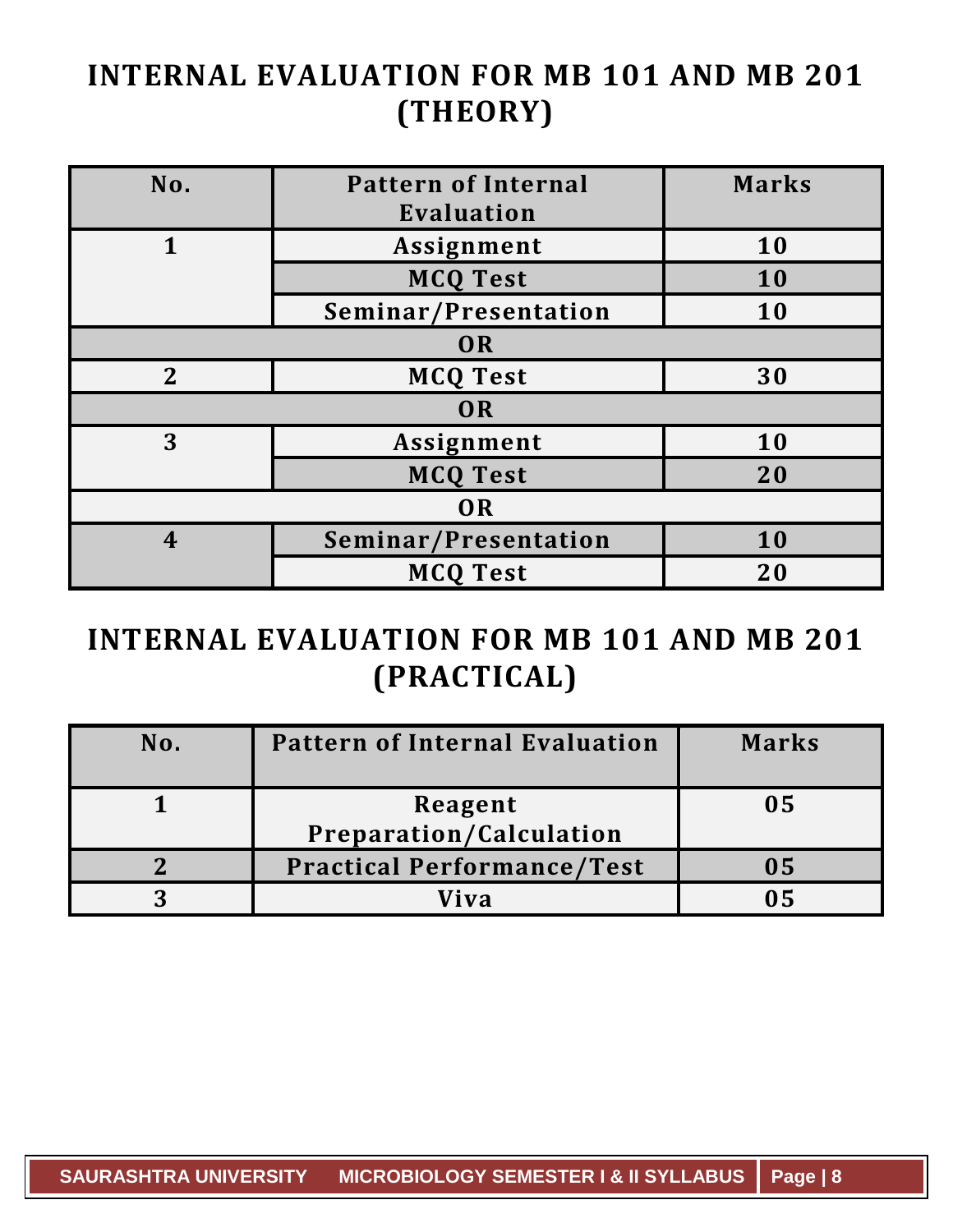### **LIST OF INSTRUMENTS FOR MICROBIOLOGY SEMESTER 1 AND 2**

| No.                     | <b>Name of Instrument</b>            |
|-------------------------|--------------------------------------|
| $\mathbf{1}$            | <b>Compound Microscopes</b>          |
| $\mathbf{2}$            | <b>Autoclave</b>                     |
| 3                       | Incubator                            |
| $\overline{\mathbf{4}}$ | <b>Hot air oven</b>                  |
| 5                       | <b>Vortex mixer</b>                  |
| 6                       | <b>Water bath</b>                    |
| 7                       | <b>Heating mantle</b>                |
| 8                       | <b>Magnetic stirrer</b>              |
| 9                       | <b>UV</b> chamber                    |
| 10                      | <b>Inoculation chamber</b>           |
| 11                      | pH meter                             |
| 12                      | <b>Colony counter</b>                |
| 13                      | Refrigerator                         |
| 14                      | <b>Bunsen burner</b>                 |
| 15                      | Micrometer (stage and ocular)        |
| 16                      | <b>Colorimeter</b>                   |
| 17                      | <b>Membrane filter set</b>           |
| 18                      | Centrifuge                           |
| 19                      | <b>Electronic shaker Incubator</b>   |
| 20                      | <b>Electronic Analytical Balance</b> |
| 21                      | <b>Double-pan Analytical Balance</b> |
| 22                      | Spectrophotometer                    |
| 23                      | <b>Computers</b>                     |
| 24                      | <b>Water distillation system</b>     |
| 25                      | <b>Haemocytometers</b>               |
| 26                      | Inspissator                          |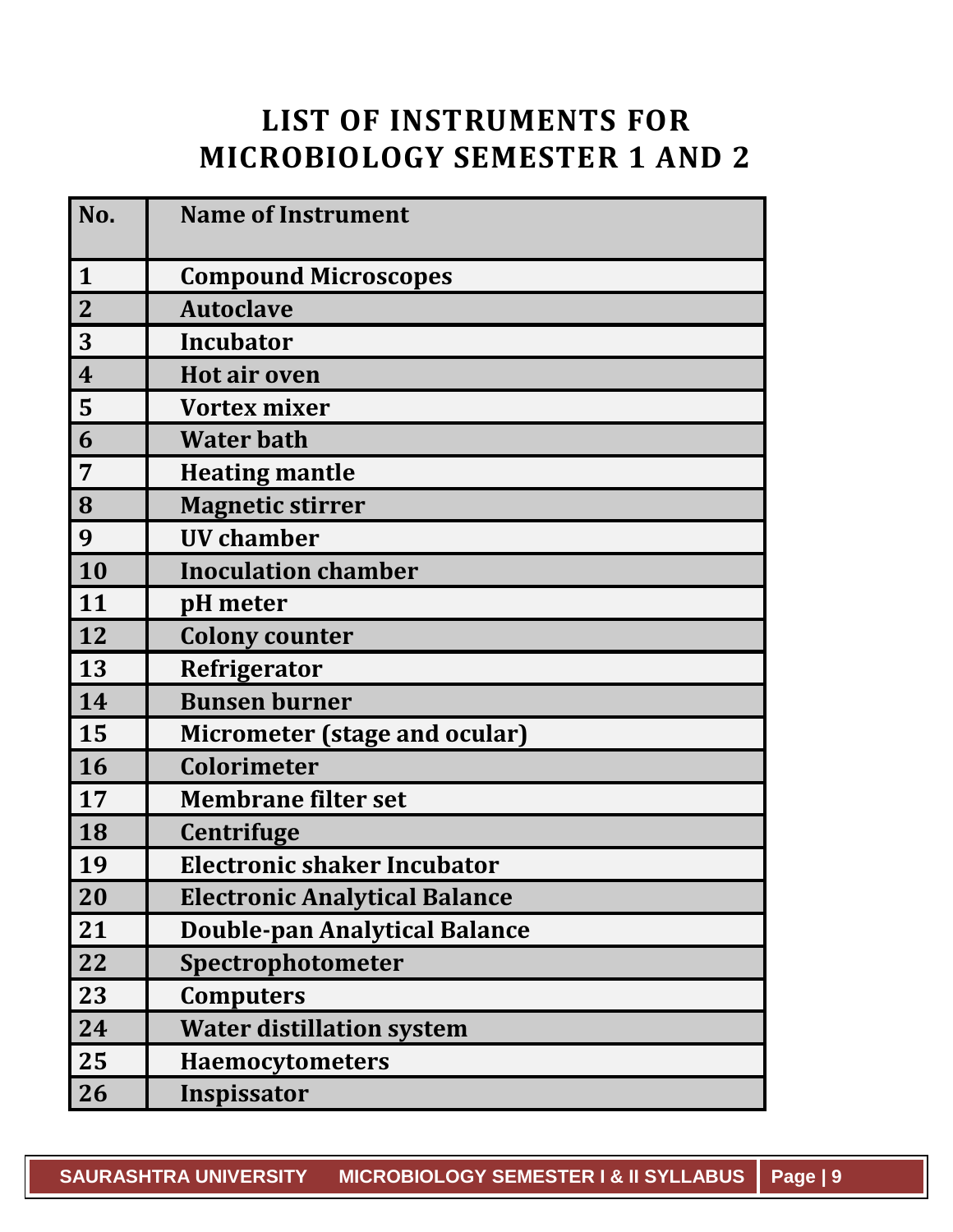### **SAURASHTRA UNIVERSITY, RAJKOT SYLLABUS FOR MICROBIOLOGY SEMESTER - I (With effect from June 2016) MB-101- BASIC ASPECTS OF MICROBIOLOGY (THEORY)**

#### **UNIT 1 (CREDIT-0.8, TEACHING HOURS-12, MARKS-14)**

#### **SCOPE AND HISTORY OF MICROBIOLOGY**

- **1.1 Microbiology as a field of Biology**
- **1.2 The Place of Microorganisms in the living world**
- **1.3 Introduction to Groups of Microorganisms**
- **1.4 Distribution of Microorganisms in Nature**
- **1.5 Applied areas of Microbiology**
- **1.6 Spontaneous generation versus Biogenesis**
- **1.7 Germ Theory of disease**
- **1.8 Eminent scientists of Microbiology**

#### **REFERENCE BOOKS (SEMESTER 1 UNIT 1)**

- 1. Pelczar, M.J., Chan E.C.S., Krieg, N.R., Microbiology, 5 Edition. Tata McGraw Hill Publication Co. Ltd. New Delhi.
- 2. Modi, H.A. Elementary Microbiology Vol R II, Akta Prakashan, Nadiyad.
- 3. Powar and Daginawala, General Microbiology Vol-II. Himalaya Publishing House, Mumbai.
- 4. Stanier, R.Y., Iingraham, J.L., Wheelis, M.L., Painter, R.K. General Microbiology, 5 Edition. MacMillan Press Ltd., London.
- 5. Purohit, S.S., Microbiology-Fundamentals and Applications-6<sup>th</sup> Edition, Agrobios Publications, Delhi.

#### **UNIT 2 (CREDIT-0.8, TEACHING HOURS-12, MARKS-14)**

#### **MICROSCOPY AND STAINING**

- **2.1 Bright field Microscopy – Principle, Construction and Working**
- **2.2 Dark field Microscopy - Principle, Construction and Working**
- **2.3 Fluorescent Microscopy - Principle, Construction and Working**
- **2.4 Phase Contrast Microscopy - Principle, Construction and**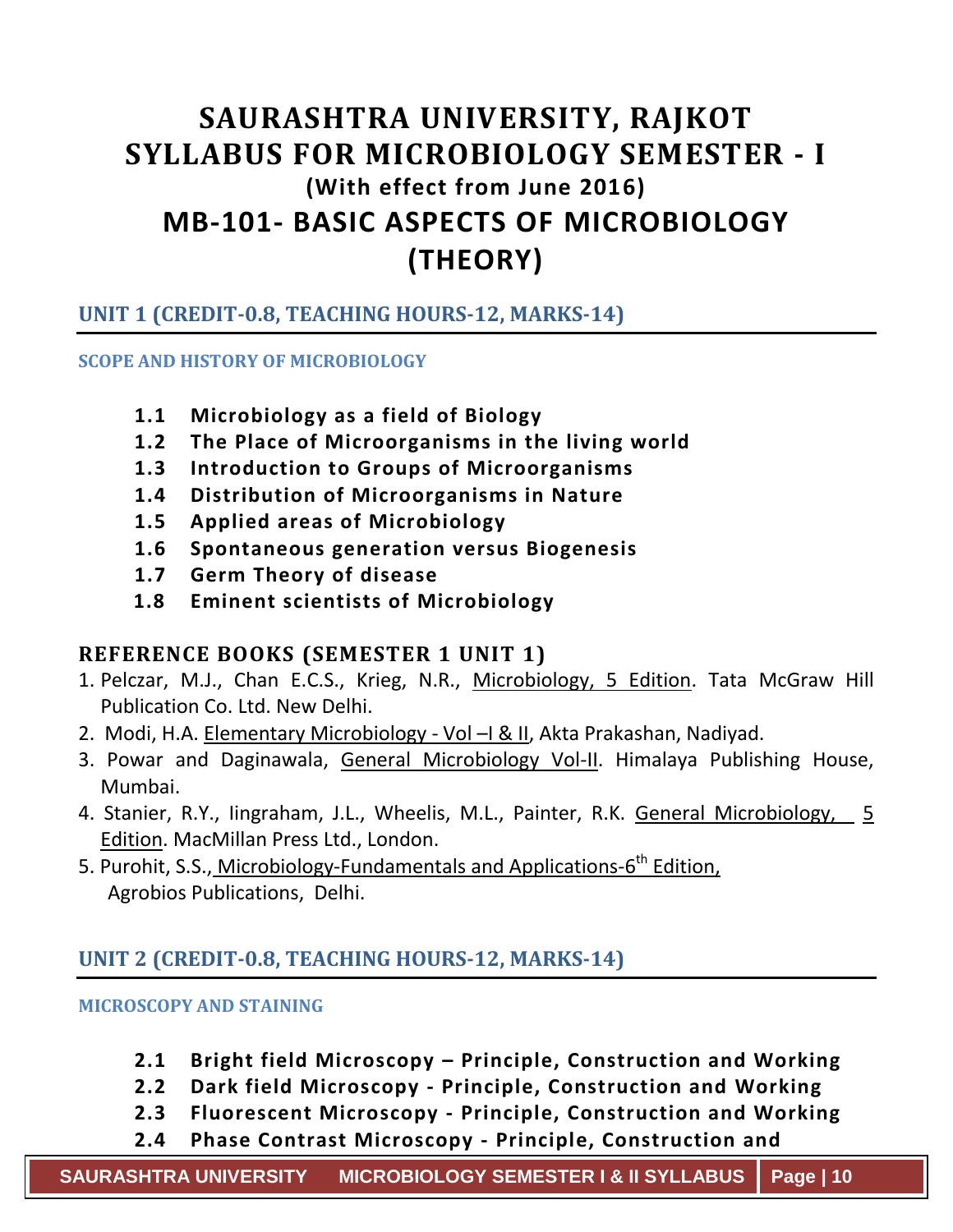**Working**

- **2.5 Electron Microscopy – Types, working and Limitations**
- **2.6 Introduction to Confocal Microscopy**
- **2.7 Introduction to Stains, Mordents, Decolorizers and Fixatives**
- **2.8 Preparations for Light Microscope Examinations**

#### **REFERENCE BOOKS (SEMESTER 1 UNIT 2)**

- 1. Pelczar, M.J., Chan E.C.S., Krieg, N.R., Microbiology, 5 Edition. Tata McGraw Hill Publication Co. Ltd. New Delhi.
- 2. Salle, S.J. (1974).Fundamental Principals of Bacteriology, Tata McGraw Hill Publication Co. Ltd. New Delhi.
- 3. Purohit, S.S., Microbiology-Fundamentals and Applications-6<sup>th</sup> Edition, Agrobios Publications, Delhi.

#### **UNIT 3 (CREDIT-0.8, TEACHING HOURS-12, MARKS-14)**

#### **MORPHOLOGY OF BACTERIA**

- **3.1 Size, Shape and Arrangement of Bacteria**
- **3.2 Bacterial Structures – External to Cell Wall : Capsule, Flagella, Pili, Prostheca, Sheath & Stalk**
- **3.3 The cell wall of Bacteria – Structure and chemical composition of Gram negative and Gram positive Bacterial cell wall**
- **3.4 Bacterial Structures – Internal to Cell Wall : Cell Membrane, Protoplast, Spheroplast, Membranous intrusions and intracellula membrane system, Cytoplasm, Cytoplasmic inclusions and Vacuoles, Nuclear Material**
- **3.5 Bacterial Spores and Cyst – Types of spore, Structure and formation of Endospores (Sporogenesis).**

#### **REFERENCE BOOKS (SEMESTER 1 UNIT 3)**

- 1. Pelczar, M.J., Chan E.C.S., Krieg, N.R., Microbiology, 5 Edition. Tata McGraw Hill Publication Co. Ltd. New Delhi.
- 2. Modi, H.A. Elementary Microbiology Vol R II, Akta Prakashan, Nadiyad.
- 3. Tortora, Funke & Case. Microbiology-An Introduction, 8 Edition, Pearson Education, Delhi.
- 4. Powar and Daginawala, General Microbiology Vol-II. Himalaya Publishing House, Mumbai.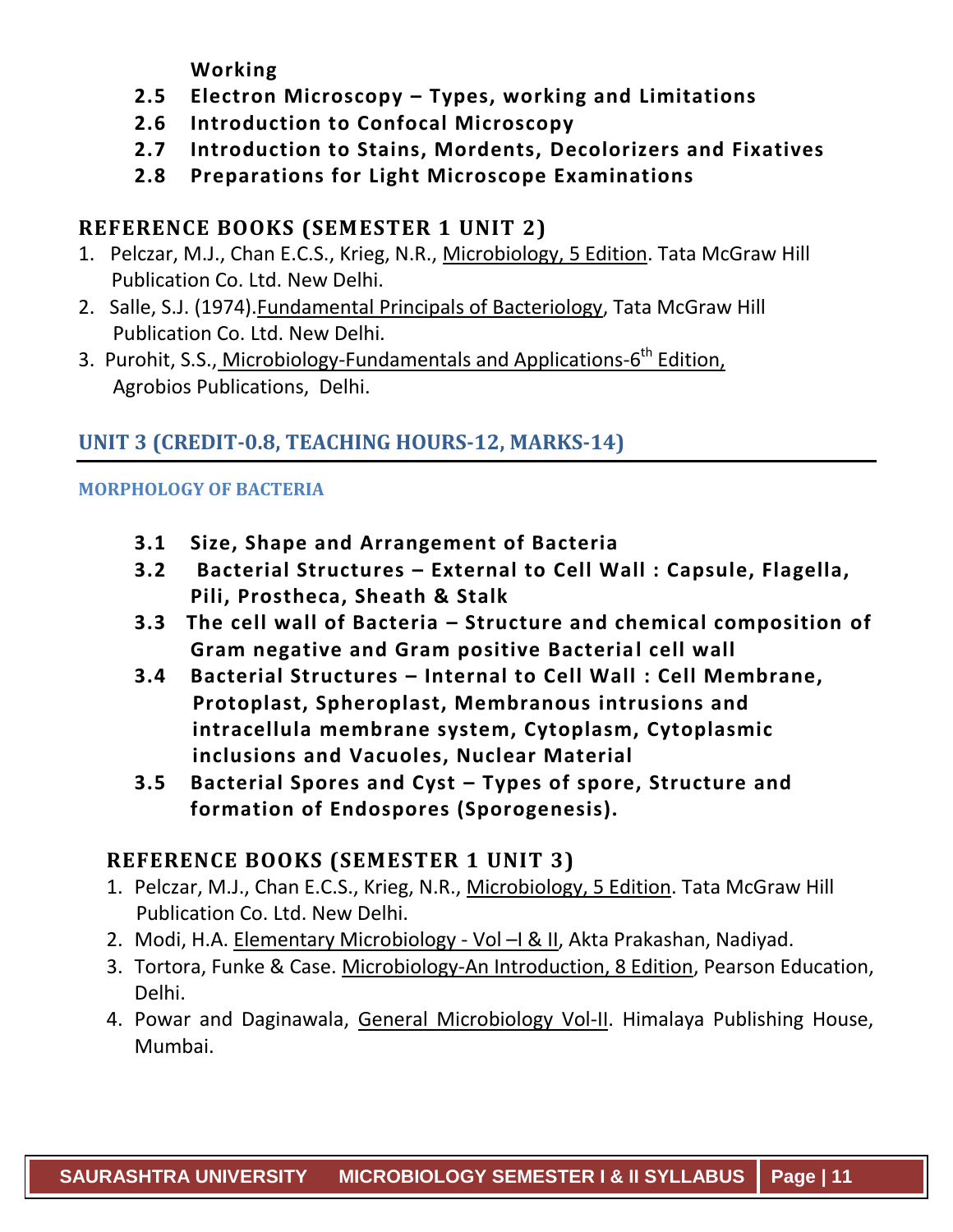#### **UNIT 4 (CREDIT-0.8, TEACHING HOURS-12, MARKS-14)**

#### **CULTIVATION OF BACTERIA**

- **4.1 Nutritional requirements of bacteria**
- **4.2 Nutritional types of Bacteria**
- **4.3 Bacteriological Media**
- **4.4 Physical conditions required for growth**
- **4.5 Gaseous requirements and oxygen toxicity**
- **4.6 Selective methods**
- **4.7 Cultural characteristics**

#### **REFERENCE BOOKS (SEMESTER 1 UNIT 4)**

- 1 Pelczar, M.J., Chan E.C.S., Krieg, N.R., Microbiology, 5 Edition. Tata McGraw Hill Publication Co. Ltd. New Delhi.
- 2 Tortora, Funke & Case. Microbiology-An Introduction, 8 Edition, Pearson Education, Delhi.
- 3 Powar and Daginawala, General Microbiology Vol-II. Himalaya Publishing House, Mumbai.
- 4 Stanier, R.Y., lingraham, J.L., Wheelis, M.L., Painter, R.K. General Microbiology, 5 Edition. MacMillan Press Ltd., London.
- 5 Purohit, S.S., Microbiology-Fundamentals and Applications-6<sup>th</sup> Edition, Agrobios Publications, Delhi.

#### **UNIT 5 (CREDIT-0.8, TEACHING HOURS-12, MARKS-14)**

#### **REPRODUCTION AND GROWTH OF BACTERIA**

- **5.1 Reproduction of Bacteria : Modes of cell division and new cell formation**
- **5.2 Growth of Bacteria: Generation time, Growth rate**
- **5.3 Bacterial Growth Curve**
- **5.4 Synchronous growth and Continuous culture of Bacteria REFERENCE BOOKS (SEMESTER 1 UNIT 5)**
- 1. Pelczar, M.J., Chan E.C.S., Krieg, N.R., Microbiology, 5 Edition. Tata McGraw Hill Publication Co. Ltd. New Delhi.
- 2. Frobisher M., Hinsdill, Crabtree and Goodherat Fundamentals of Microbiology, 9 Edition. W.B Saunders Co. USA.
- 3. Purohit, S.S., Microbiology-Fundamentals and Applications-6<sup>th</sup> Edition, Agrobios Publications, Delhi.
- 4. Mani, A., Selwaraj, A.M., Narayanan L.M., and Arumngam, N., Microbiology, Saras Publication, Delhi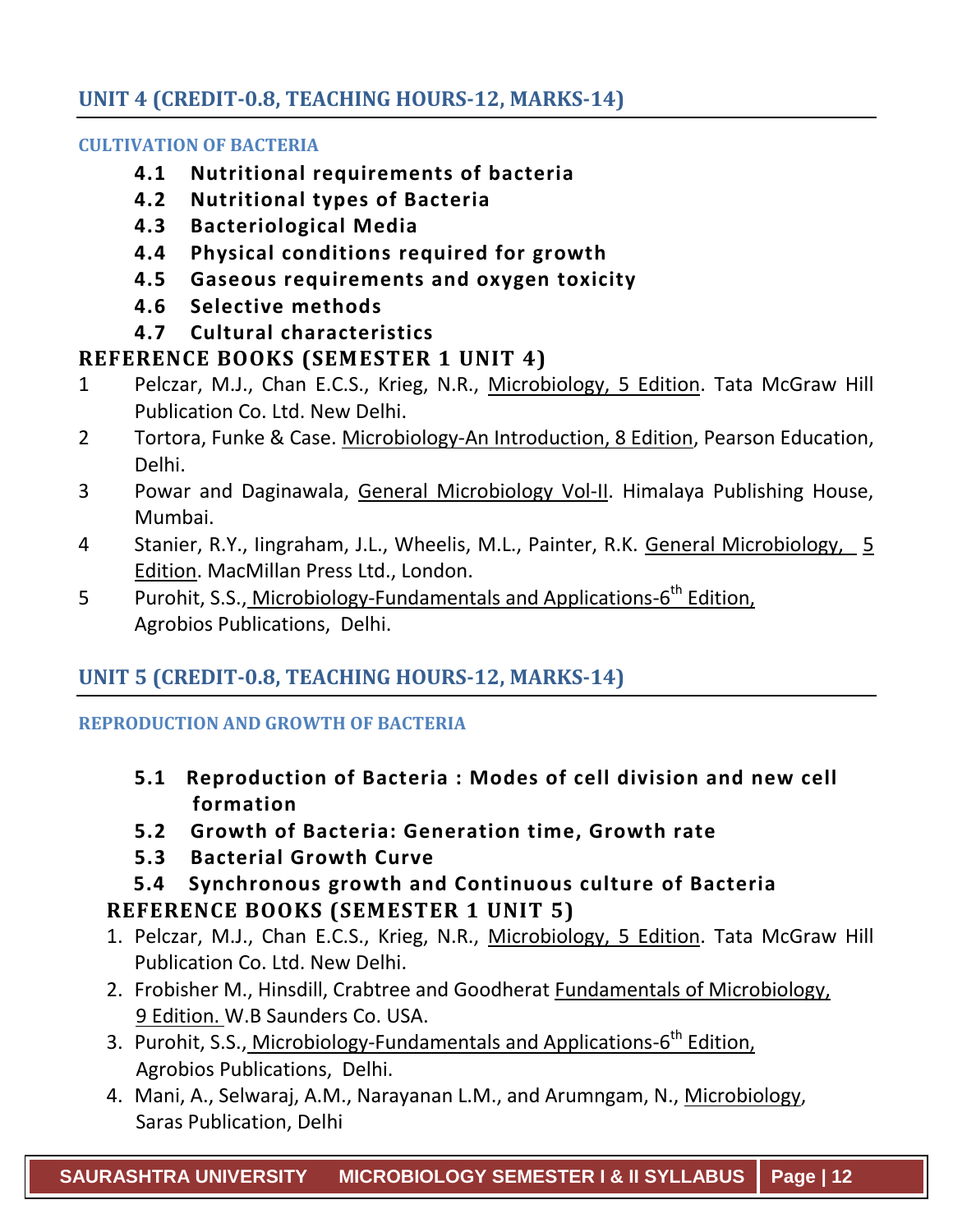### **MB-101- BASIC ASPECTS OF MICROBIOLOGY (PRACTICAL)**

#### **Practical Hours – 3hrs/day for 2 days/Week Total Credit – 3 = Total 6 hours/Week**

- **1) Principles, working and uses of the following laboratory instruments :** 
	- **a) Microscope b) Incubator**
	- **c) pH meter d) Refrigerator**
	- **e) Colorimeter f) Colony counter**
- **2) Principles, working and uses of the following sterilizers:**
	- **a) Autoclave b)Hot air oven**
	- **c) Steam sterilizer d) Inspissator**
	- **e) Bacteriological filters.**
- **3) Preparation of glassware for sterilization and disposal of laboratory media and cultures.**
- **4) Preparation of Stains and Staining Reagents.**
- **5) Study of Permanent Slides of Bacteria, Fungi, Algae and Protozoa.**
- **6) Study of bacterial motility by hanging drop method.**
- **7) Monochrome Staining:**
	- **a) Negative Staining**
	- **b) Positive Staining**
- **8) Differential Staining : Gram's Staining**
- **9) Special staining of bacteria:**
	- **a) Capsule staining – Hiss's method**
	- **b) Cell wall staining – Webb's method**
	- **c) Spore staining – Schaeffer's method**
	- **d) Metachromatic granule staining – Albert's method**
	- **e) Spirochete staining – Harrie's method**
- **10) Isolation of bacteria by streak plate/pour plate and spread plate technique**
- **11) Study of liquid/solidified culture media**
- **12) Enumeration of bacterial number by viable count technique.**
- **13) Growth curve of Bacteria by colorimetric method and determination of**

 **Generation time and Growth rate of** *E. coli* **by colorimetric method**.

#### **REFERENCE BOOKS (SEMESTER 1 PRACTICALS)**

1. Patel. R.J., Patel. K.R., Experimental Microbiology, Vol-I, Aditya Publications, Ahmedabad, India.

2. Patel. R.J., Patel. K.R., Experimental Microbiology, Vol-II, Aditya Publications, Ahmedabad, India.

3. Dubey. R.C., Maheshwari. D.K., Practical Microbiology, S.Chand & Company Ltd., New Delhi

4. Konika Sharma, Manual of Microbiology – Tools and Techniques , Ane books, Delhi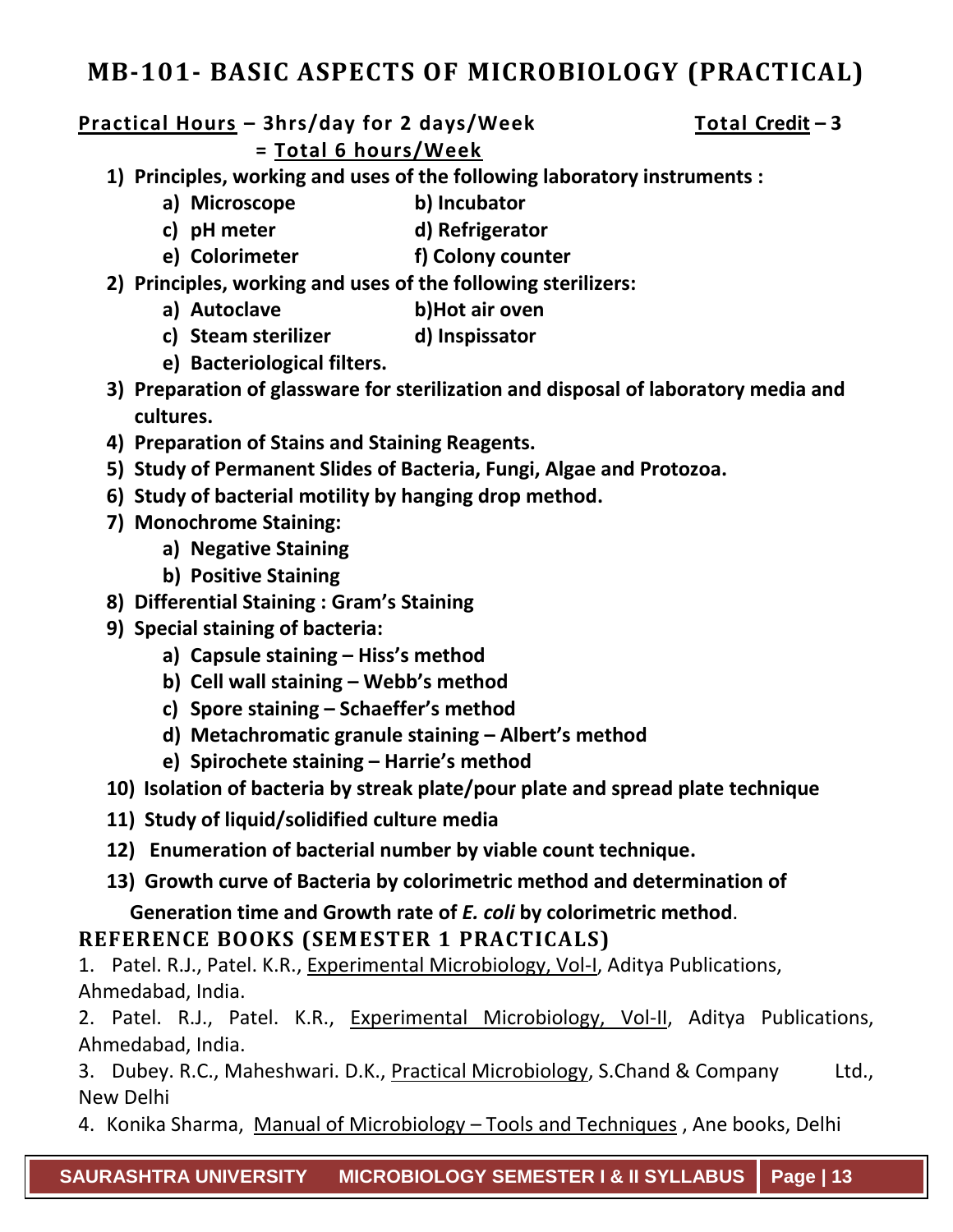### **SAURASHTRA UNIVERSITY, RAJKOT SYLLABUS FOR MICROBIOLOGY SEMESTER - II (With effect from June 2016) MB-201- MICROBIAL CHEMISTRY AND MICROBIAL CONTROL (THEORY)**

#### **UNIT 1 (CREDIT-0.8, TEACHING HOURS-12, MARKS-14)**

#### **SCOPE AND HISTORY OF MICROBIOLOGY**

- **1.1 Chemicals, Elements and structure of Atoms**
- **1.2 Molecules and Chemical bonds**
- **1.3 Chemical reactions**
- **1.4 Water and pH**
- **1.5 The essence of biochemistry for microbiologist**

#### **REFERENCE BOOKS (SEMESTER 2 UNIT 1)**

- 1. Atlas. R.M., Microbiology, 2 nd Edition. Wm. C. Brown Publishers
- 2. Satyanarayana. U., Biochemistry, Books and allied Pvt. Ltd.
- 3. Mathew, Van Holde & Ahern, Biochemistry, 3 rd Edition. Pearson Education (Singapore) Pte. Ltd. India Branch, New Delhi

#### **UNIT 2 (CREDIT-0.8, TEACHING HOURS-12, MARKS-14)**

**INTRODUCTION TO BIOMOLECULES**

- **2.1 Classification, Structures and Biological function of Carbohydrates**
- **2.2 Classification, Structures and Biological function of Lipids**
- **2.3 Classification, Structures and Biological function of Proteins**
- **2.4 Classification, Structures and Biological function of Nucleic acids**

#### **REFERENCE BOOKS (SEMESTER 2 UNIT 2)**

- 1. Atlas. R.M., Microbiology, 2 nd Edition. Wm. C. Brown Publishers
- 2. Satyanarayana. U., Biochemistry, Books and allied Pvt. Ltd.
- 3. Mathew, Van Holde & Ahern, Biochemistry, 3 rd Edition. Pearson Education (Singapore) Pte. Ltd. India Branch, New Delhi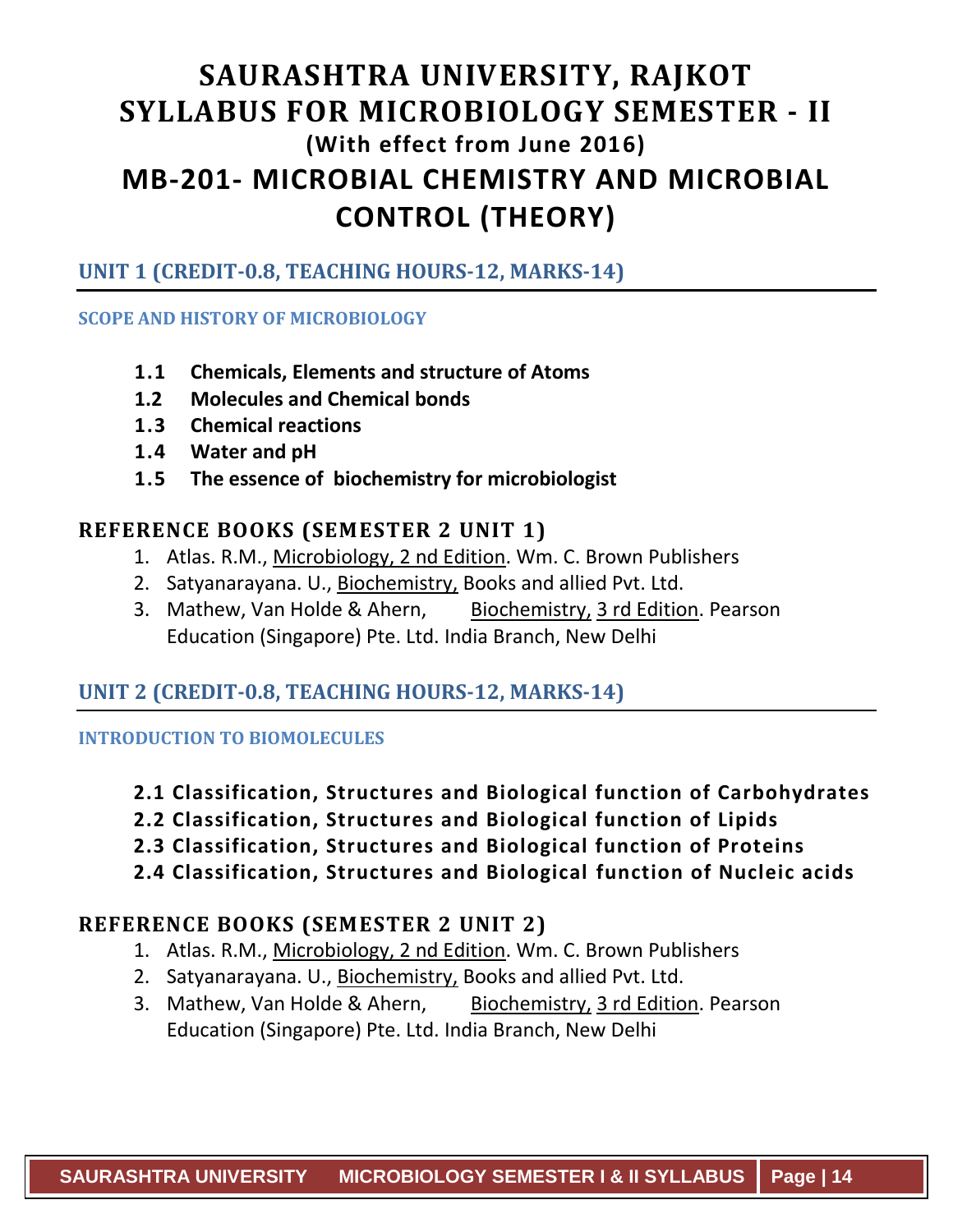#### **ENZYMES**

- **3.1 Characteristics of Enzymes, Chemical & Physical Properties of Enzymes**
- **3.2 Classification and Nomenclature of Enzymes**
- **3.3 Enzyme activity: Nature & Mechanism of enzyme activity, Inhibition of enzymes**
- **3.4 Mechanism and Regulation of Enzymes Activity**
- **3.5 Mechanism and Regulation of Enzymes Synthesis**
- **3.6 Differences between Prokaryotic & Eukaryotic Enzyme Regulation**

#### **REFERENCE BOOKS (SEMESTER 2 UNIT 3)**

- 1. Pelczar, M.J., Chan E.C.S., Krieg, N.R., Microbiology, 5 Edition. Tata McGraw Hill Publication Co. Ltd. New Delhi.
- 2. Powar and Daginawala, General Microbiology Vol-I. Himalaya Publishing House, Mumbai.
- 3. Satyanarayana. U., Biochemistry, Books and allied Pvt. Ltd.

#### **UNIT 4 (CREDIT-0.8, TEACHING HOURS-12, MARKS-14)**

**CONTROL OF MICROORGANISMS BY PHYSICAL AND CHEMICAL AGENTS**

**4.1 Fundamentals of Microbial Control** 

**Principle and Types, Definition of Sterilization, Disinfectant, Antiseptic, Sanitizer, Germicide, Bactericide and Bacteriostasis.**

- **4.2 Characteristics, Evaluation and Selection of Ideal antimicrobial agent**
- **4.3 Physical Agents of Microbial Control –**

**High Temperature, Low temperature, Desiccation, Osmotic Pressure, Radiation, Ultraviolet lights, X- rays, Gamma rays, Cathode rays, surface tension and interfacial tension, filtration.**

**4.4 Chemical Agents of Microbial Control –**

**Phenol and phenolic compound, Alcohol, Halogen, Heavy metals and their compounds, Dyes, Detergents, Quaternary ammonium compounds, Aldehydes, Gaseous sterilization**

**4.5 Phenol Coefficient Method for the evaluation of chemical**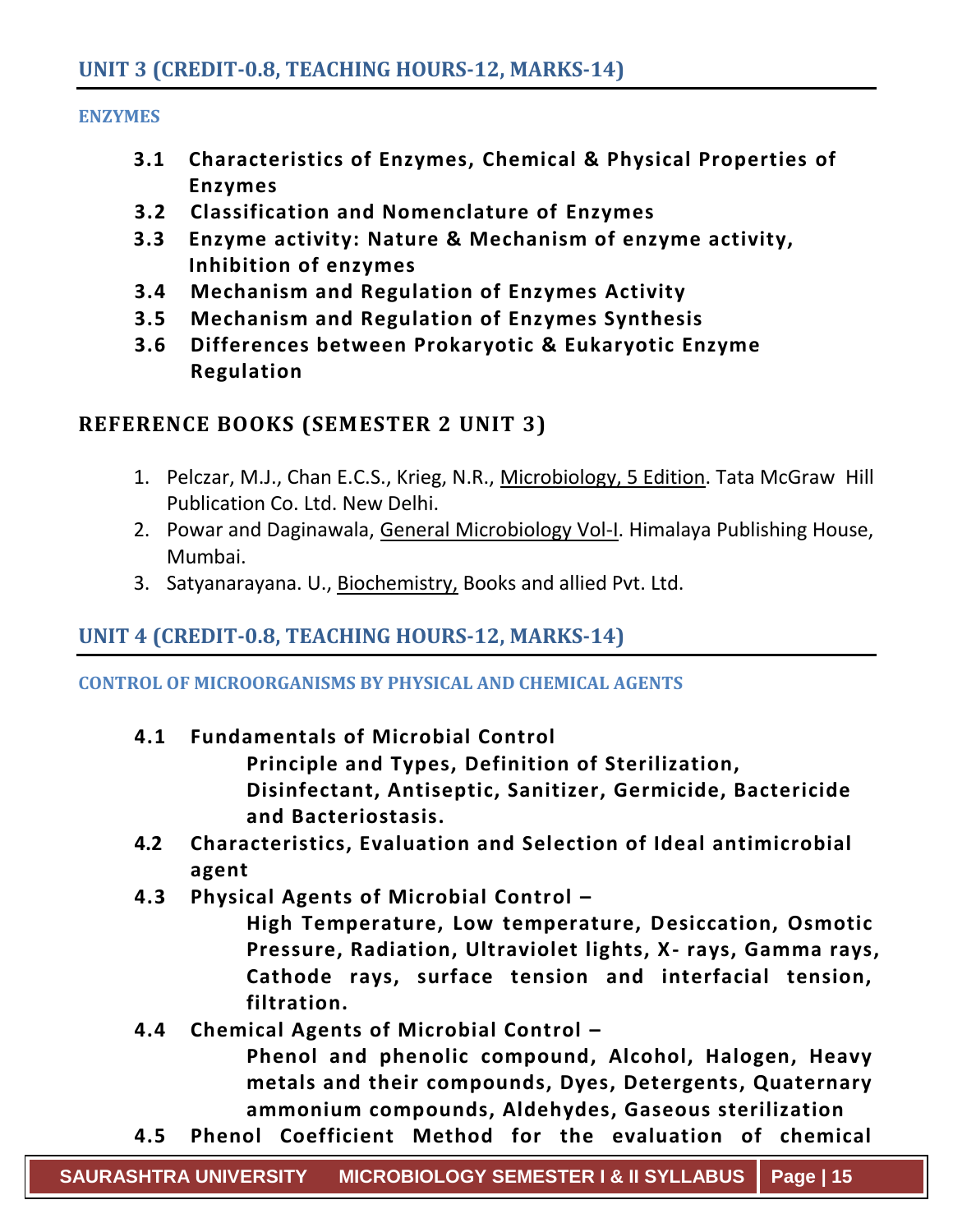**antimicrobial agents.**

#### **REFERENCE BOOKS (SEMESTER 2 UNIT 4)**

- 1. Pelczar, M.J., Chan E.C.S., Krieg, N.R., Microbiology, 5 Edition. Tata McGraw Hill Publication Co. Ltd. New Delhi.
- 2. Powar and Daginawala, General Microbiology Vol-I. Himalaya Publishing House, Mumbai.
- 3. Purohit, S.S., Microbiology-Fundamentals and Applications-6<sup>th</sup> Edition, Agrobios Publications, Delhi.

#### **UNIT 5 (CREDIT-0.8, TEACHING HOURS-12, MARKS-14)**

#### **ANTIBIOTICS AND THEIR MODE OF ACTION**

- **5.1 Chemotherapeutic agents and Chemotherapy**
- **5.2 Characteristics of ideal chemotherapeutic agent**
- **5.3 Antibiotics and their mode of action : Inhibition of cell wall synthesis, Damage to cytoplasmic membrane, Inhibition of nucleic acid and protein synthesis, Inhibition of specific enzyme system**
- **5.4 Antifungal, antiviral and antitumor chemotherapeutic a gents**
- **5.5 Microbiological assay of antibiotics**
- **5.6 Nonmedical uses of antibiotics**

#### **REFERENCE BOOKS (SEMESTER 2 UNIT 5)**

- 1. Atlas. R.M., Microbiology, 2 nd Edition. Wm. C. Brown Publishers
- 2. Pelczar, M.J., Chan E.C.S., Krieg, N.R., Microbiology, 5 Edition. Tata McGraw Hill Publication Co. Ltd. New Delhi.
- 3. Powar and Daginawala, General Microbiology Vol-I. Himalaya Publishing House, Mumbai.
- 4. Tortora, Funke & Case. Microbiology-An Introduction, 8 Edition, Pearson Education, Delhi
- 5. Purohit, S.S., Microbiology-Fundamentals and Applications-6<sup>th</sup> Edition, Agrobios Publications, Delhi.